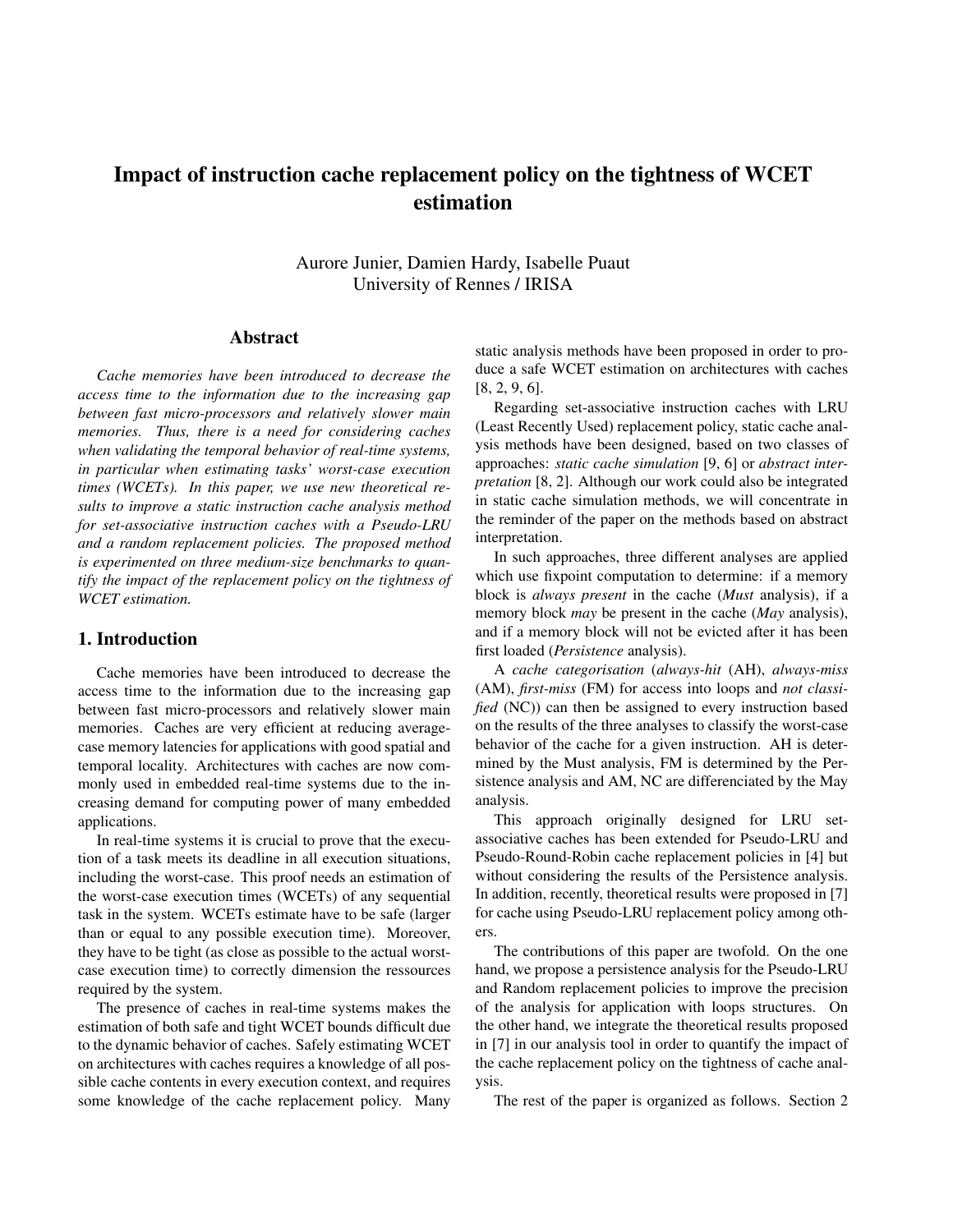

**Figure 1.** Join **and** U pdate **functions for the Must analysis with LRU replacement**

first presents an overview of the static analysis proposed in [8] for a LRU replacement policy. Section 3 describes our improvements of [4] to implement the persistence analysis for other replacement policies than LRU and to use the new theoretical results proposed in [7]. Experimental results are given in Section 4. Finally, Section 5 concludes with a summary of the contributions of this paper, and gives directions for future work.

# 2. Static cache analysis for LRU caches

When a block is to be evicted from the cache, the Least Recently Used (LRU) replacement policy always selects the least recently used block. The method detailed in [8] for LRU caches is based on three separate fixpoint analyses applied on the program control flow graph:

- − a *Must* analysis determines if a memory block is always present in the cache at a given point: if so, the block is classified *always-hit*;
- − a *May* analysis determines if a memory block may be in the cache at a given point: if not, the block is classified *always-miss*. Otherwise, if not present at this point in the Must analysis and in the Persistence analysis the block is classified *not classified*;
- − a *Persistence* analysis determines if a memory block will not be evicted after it has been loaded; the classification of such blocks is *first-miss*.

In order to capture all possible cache contents in every execution context, these three analyses use the concept of *Abstract Cache States (ACS)*. Abstract cache states are computed at every basic block. Two functions on the abstract domain, named Update, and Join are defined for each analysis:

- − Function Update is called for every memory reference on an ACS to compute the new ACS resulting from the memory reference. This function considers both the cache replacement policy and the semantics of the analysis.
- Function *Join* is used to merge two different abstract cache states in the case when a basic block has two pre-

decessors in the control flow graph, like for example at the end of a conditional construct.

Figure 1 gives an example of the *Join* (1.a) and *Update* (1.b) functions for the *Must* analysis for a 2-ways setassociative cache with a LRU replacement policy. As in this context sets are independent from each other, only one set is depicted. A concept of *age* is associated with the cache block of the same set. The smaller the block age the more recent the access to the block. For the *Must* analysis, memory block  $a$  is stored only once in the ACS, with its maximum age. It means that its actual age at run-time will always be lower than or equal to its age in the ACS. The *Join* and *Update* functions are defined as follows for the *Must* analysis with LRU replacement policy (see Figure 1):

- − The Join function applied to two ACS results in an ACS containing only the references present in the two input ACS and with their *maximal* age.
- − The Update function performs an access to a memory reference c using an input abstract cache state  $ACS_{in}$ (the abstract cache state before the memory access) and produces an output abstract cache state  $ACS_{out}$  (the abstract cache state after the memory access). The U pdate function maps c onto its  $ACS_{out}$  set with the younger age and increases the age of the other memory blocks present in the same set in  $ACS_{in}$ . When the age of a memory block is higher than the number of ways, the memory block is evicted from  $ACS_{out}$ .

For the other analyses (*May* and *Persistence*), the approach is similar and the Join function is defined as follows:

- − *May* analysis: "union" of references present in the ACS and with their *minimal* age;
- − *Persistence* analysis: "union" of references present in the ACS and with their *maximal* age.

For more details see [8].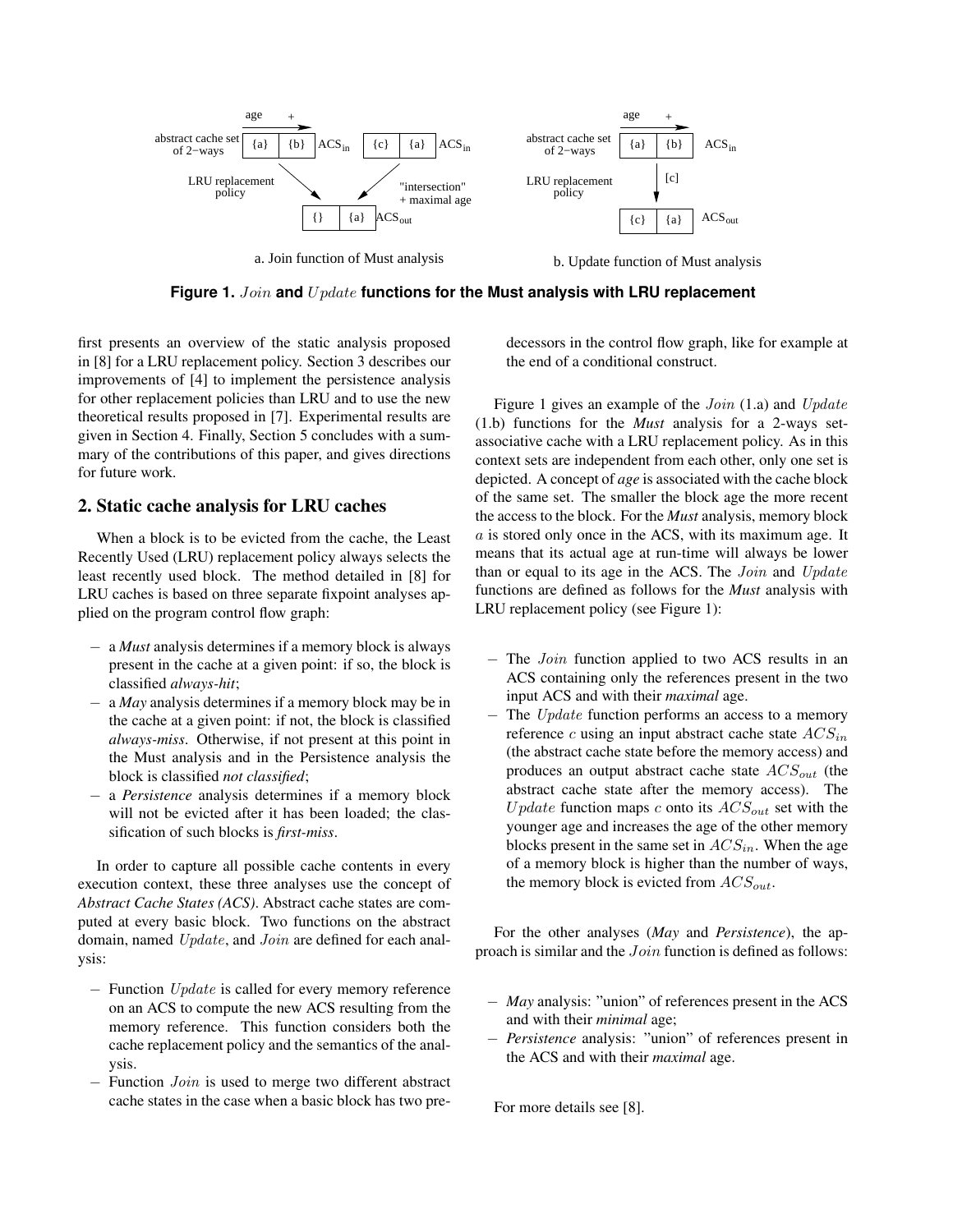## 3. Proposed static cache analysis

# 3.1. Analysis for pseudo-LRU replacement policy

To reduce the implementation cost of strict LRU, Pseudo-LRU replacement policies approximates the concept of age of strict LRU replacement. As Figure 2 shows us, the age is defined by a binary tree which nodes are 0 or 1 and leaves are cache lines in a set. A zero in the tree tells us that the under right tree is (approximately) younger than the left one and a one defines the contrary. Bits in the path binary tree are flipped every time a cache line is accessed.



**Figure 2. Pseudo-LRU replacement policy**

Theoretical results. To avoid the modeling of the binary tree used in the PLRU replacement policy, as well as the internal data structures used by other cache replacement policies (e.g. MRU), some new theoretical results were recently proposed in [7]. Among others, two metrics are defined in  $[7]^1$ :

- − *Minimum life span (mls)*. This metric defines the minimal life duration of an element in a cache set for a given number of ways. After  $mls(nbWays)$  accesses to different pieces of information at the same set, it is guaranteed that all elements are still in the cache set. This metric is useful for the *Must* and *Persistence* analyses to compute the references that are guaranteed to be in the cache or persistent in the cache at every execution point.
- − *Eviction distance (evict)*. This metric defines the number of distinct accesses in a cache set, different from an access to a reference  $x$  to make sure that reference  $x$ is evicted from the cache. This metric is useful for the *May* analysis to determine the references that are guaranteed not to be in the cache at every execution point.

Implementation For the PLRU replacement policy, *mls* and *evict* are defined as follows [7]:

$$
mls(nbWays) = log2(nbWays) + 1
$$
  
evict(nbWays) = 
$$
\frac{nbWays}{2}log2(nbWays) + 1
$$

These results are used in the following manner:

- − *Must* analysis for a set-associative cache with *nb-Ways* ways is achieved in the same manner as for LRU caches, except that ACS only comprizes  $mls(nbWays) \leq nbWays$  instead of  $nbWays$ . In other terms, *Must* analysis considers a cache with an associativity degree lower than the one of the actual cache, resulting in a loss of precision of the analysis as compared to the analysis of a LRU cache.
- − *May* analysis for a set-associative cache with *nbWays* ways is achieved in the same manner as for LRU cache, except that ACS have  $evict(nbWays) \geq nbWays$  instead of  $nbWays$ . For a given reference x, more than  $nbWays$  different accesses after x are required to make sure that  $x$  gets evicted from the cache.
- *Persistence* analysis uses the same principles as for a LRU cache, except that ACS of size  $mls(nbWays) \leq$ nbW ays instead of nbW ays are used.

#### 3.2. Analysis for random replacement policy

For a random replacement policy,  $mls(nbWays) = 1$ and  $evict(nbWays) = \infty$ . The analysis is achieved as before, except that the *May* analysis is now useless since there is no absolute guarantee that a cache line will be evicted from the cache.

# 4. Experimental results

In this section, we quantify the loss of precision resulting from the use of replacement policies other that LRU. Experimental conditions are given in paragraph 4.1. Quantitative results are given in section 4.2.

#### 4.1. Experimental setup

Cache analysis and WCET estimation. The experiments were conducted on MIPS R2000/R3000 binary code compiled with gcc 4.1 with flag O0. The WCETs of tasks are computed by the Heptane<sup>2</sup> timing analyzer  $[1]$ , more precisely its Implicit Path Enumeration Technique (IPET<sup>3</sup>). The analysis is context sensitive (function are analyzed in each different calling context).

To separate the effect of the caches from those of the parts of the processor micro-architecture, WCET estimation only takes into account the contribution of caches to the WCET. The effects of other architectural features are not considered. In particular, we do not take into account timing anomalies caused by interactions between caches and pipelines, as defined in [5]. The cache classification *not-classified* is thus

<sup>&</sup>lt;sup>1</sup>We only give here an informal description of the metrics, for a formal description, please refer to [7]

<sup>2</sup>Heptane is an open-source static WCET analysis tool available at *http://www.irisa.fr/aces/software/software.html*.

<sup>3</sup>So-called IPET methods estimate WCET by solving linear equations generated from the program control flow graph [10].